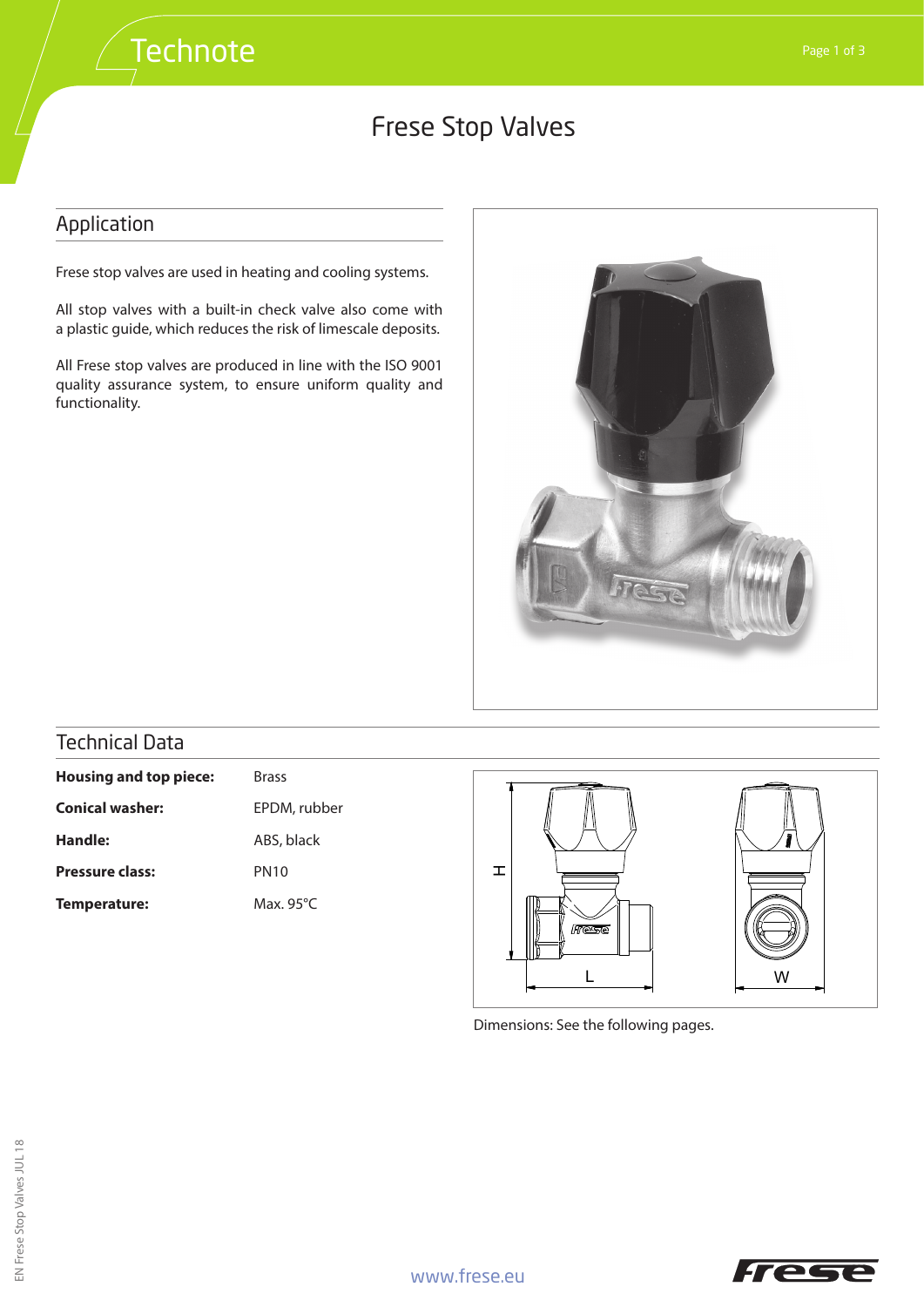# Frese Stop Valves



| Female/male with handle |    |                |              |
|-------------------------|----|----------------|--------------|
| Frese no.               | DN | <b>Surface</b> | $LxWxH$ (mm) |
| $25 - 1132*$            | 15 | Plain          | 58x42x81     |
| $25 - 1142*$            | 20 | Plain          | 60x42x83     |

\*VA-approved



| Female/male with handle and built-in check valve |    |                |              |
|--------------------------------------------------|----|----------------|--------------|
| Frese no.                                        | DΝ | <b>Surface</b> | $LxWxH$ (mm) |
| 26-1132                                          | 15 | Plain          | 59x42x81     |
| 26-1142                                          | 20 | Plain          | 64x42x83     |



| Female/female with handle |    |                |              |
|---------------------------|----|----------------|--------------|
| Frese no.                 | DN | <b>Surface</b> | $LxWxH$ (mm) |
| $25 - 1134*$              | 15 | Plain          | 59x42x80     |
| $25 - 1144*$              | 20 | Plain          | 64x42x84     |

\*VA-approved



| Female/female with handle and built-in check valve |    |                |              |
|----------------------------------------------------|----|----------------|--------------|
| Frese no.                                          | DΝ | <b>Surface</b> | $LxWxH$ (mm) |
| 26-1134                                            | 15 | Plain          | 59x42x80     |
| 26-1144                                            | 20 | Plain          | 64x42x84     |